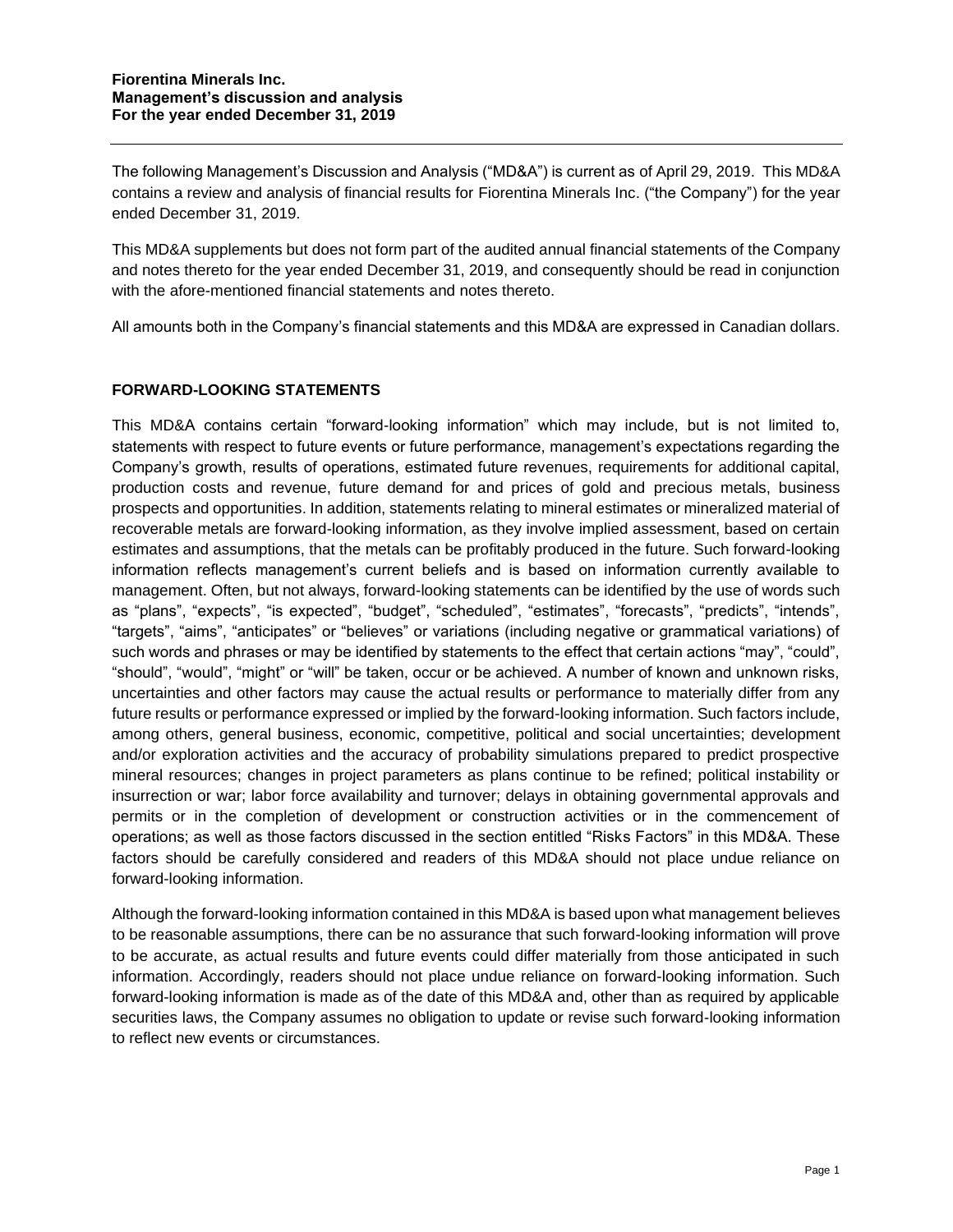### **BASIS OF PRESENTATION**

In this document and in the Company's consolidated financial statements, unless otherwise noted, all financial data is prepared in accordance with IFRS.

#### **BUSINESS OVERVIEW**

The Company is principally engaged in the acquisition and exploration of mineral properties.

The Company's sole asset is the Consortium property located about 55 km NW of Campbell River on Vancouver Island, British Columbia ("the Property"). On the Consortium claims, veins discovered by previous work have high gold-silver grades. The exploration geochemical data for Cu, Pb, Zn, Ag, Au, Mo, Hg, Bi, W, Te, As, and Sb appear to give reliable indications of spatially associated mineralization. Further exploration work is warranted to map out the source and extent of precious metal concentrations in two high priority parts of the claim group.

The Consortium Property is subject to a property option agreement, dated January 5, 2018, between the Company (the "Optionee") and Rich River Exploration Ltd., owned by Craig Lynes (collectively, the "Optionors") with offices at #58, 3350 10<sup>th</sup> Avenue N.E., Salmon Arm, BC.

The Property is underlain by Crown land with no known adverse claims to mineral rights, including by aboriginal groups. However, aboriginal rights and land title are complex and evolving areas of liability for resource projects in British Columbia and as result of recent Bill C-69 throughout Canada and proponents of projects are advised to consult with and maintain relations with local indigenous groups (aka First Nations). Logging rights are maintained under Timber Farm Licenses (TFLs) and roads are considered part of the provincial Forest Service Road network and thus not subject to closure by the TFLs owner, Western Forest Products, except locally during logging operations for safety reasons.

The current and previous mineral tenures were all staked after the expiry of previous claims and thus there are no inherited royalty or Net Smelter Returns attached to the Property except as described in the current "Grant of Option and Consideration" and "Net Smelter Royalty" sections of the property option agreement between Rich River (the "Optionor") and Fiorentina (the "Optionee") dated January 5, 2018 (the "Property Option Agreement"), which sections are included below:

#### **1.1 Grant of Option and Consideration**

Upon the execution of and pursuant to this Agreement, the Optionors shall grant the right and option to earn an 100% undivided interest in the Property (the "Option") to the Optionee, subject only to a 3% NSR Royalty (as defined below) on all base, rare earth elements and precious metals, as follows:

- a) to acquire a 51% interest in the Property (the "Stage 1 Interest"), the Optionee shall pay \$5,000 to Rich River upon the execution and delivery of this Agreement by the parties (the "Stage 1 Option Consideration"); and
- b) to acquire an additional 49% interest in the Property, the Optionee shall: (i) pay a total of \$155,000 to Rich River; (ii) issue a total of 600,000 common shares in the capital of the Optionee to Rich River; and (iii) complete \$500,000 worth of exploration expenditures on the Consortium Project (collectively, the "Stage 2 Option Consideration"; together with the Stage 1 Option Consideration, the "Option Consideration"), as set out below:
- (i) the Optionee shall issue the common share portion of the Stage 2 Option Consideration to Rich River as follows: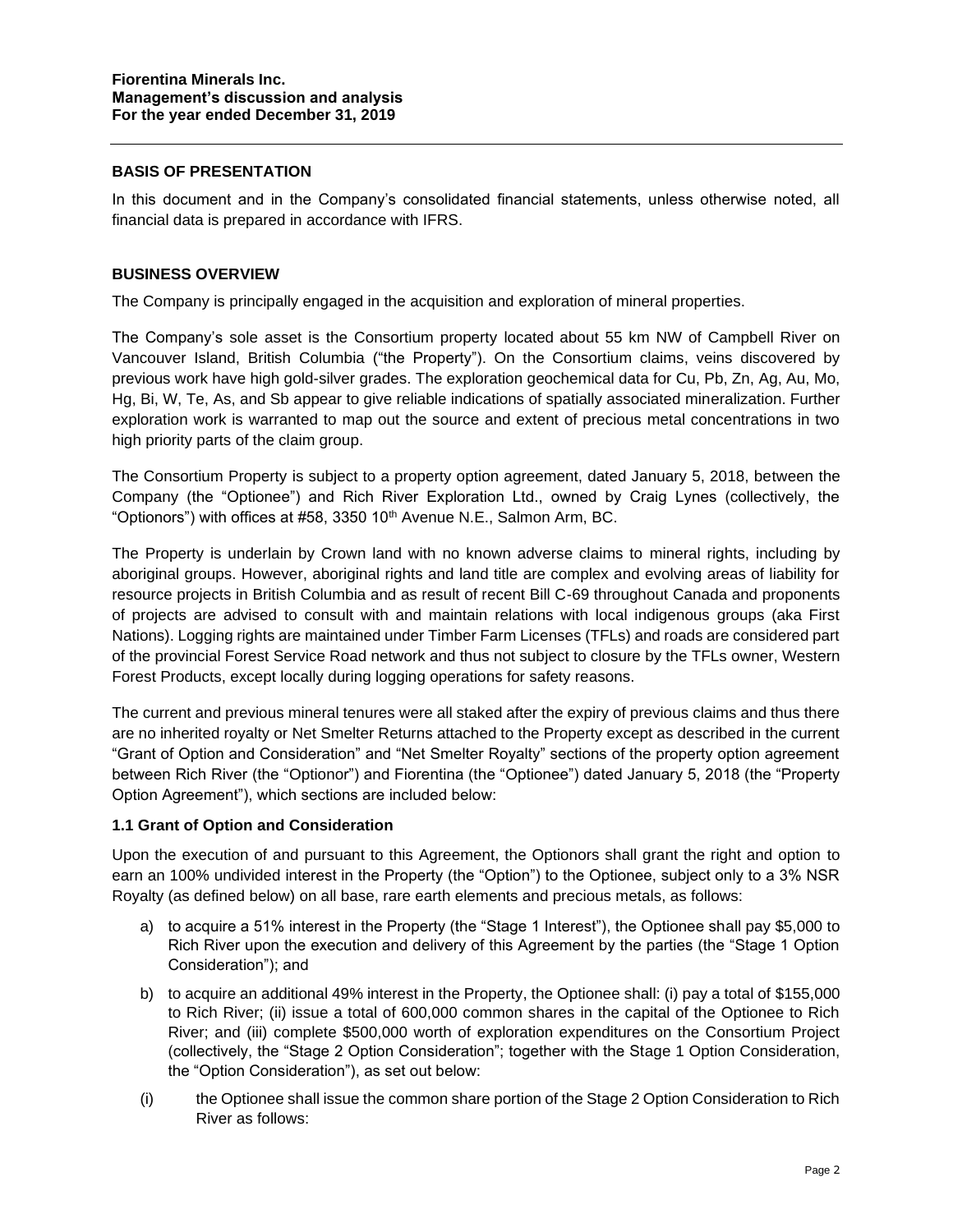- (A) 100,000 common shares upon the closing of the initial public offering of the Optionee's common shares;
- (B) 100,000 common shares on or before the first anniversary of the listing of the Optionee's common shares on the Canadian Securities Exchange (the "Exchange");
- (C) 100,000 common shares on or before the second anniversary of the listing of the Optionee's common shares on the Exchange; and
- (D) 300,000 common shares on or before the third anniversary of the listing of the Optionee's common shares on the Exchange;

(II) the Optionee shall pay the cash portion of the Stage 2 Option Consideration to Rich River as follows:

- (A) \$5,000 upon the listing of the Optionee's common shares on the Exchange;
- (B) \$20,000 on or before the first anniversary of the listing of the Optionee's common shares on the Exchange;
- (C) \$30,000 on or before the second anniversary of the listing of the Optionee's common shares on the Exchange; and
- (D) \$100,000 on or before the third anniversary of the listing of the Optionee's common shares on the Exchange; and

(iii) the Optionee shall make the required Stage 2 Option Consideration exploration expenditures on the Property according to the following schedule:

- (A) \$100,000 on or before the first anniversary of the listing of the Optionee's common shares on the Exchange;
- (B) \$100,000 on or before the second anniversary of the listing of the Optionee's common shares on the Exchange; and
- (C) \$300,000 on or before the third anniversary of the listing of the Optionee's common shares on the Exchange.

1.2 This Agreement confers an option only. Once the Optionee has paid the Option Consideration in full, then it shall be deemed to have earned an 100% undivided interest in the Property, subject to a 3% NSR Royalty on all base, rare earth elements and precious metals.

## **2. Net Smelter Royalty**

2.1 A Net Smelter Returns Royalty in the aggregate amount of 3% (the "NSR Royalty") is payable to the Optionors on all base, rare earth elements and precious metals, as more particularly described in Schedule B to this Agreement.

2.2 The Optionee may purchase the first 1% of the NSR Royalty for \$750,000. The Optionee may purchase the remaining 2% of the NSR Royalty for an additional \$1,000,000.

There are no other known environmental liabilities, significant factors and risks that affect access, title, or the right or ability to perform work on the Property.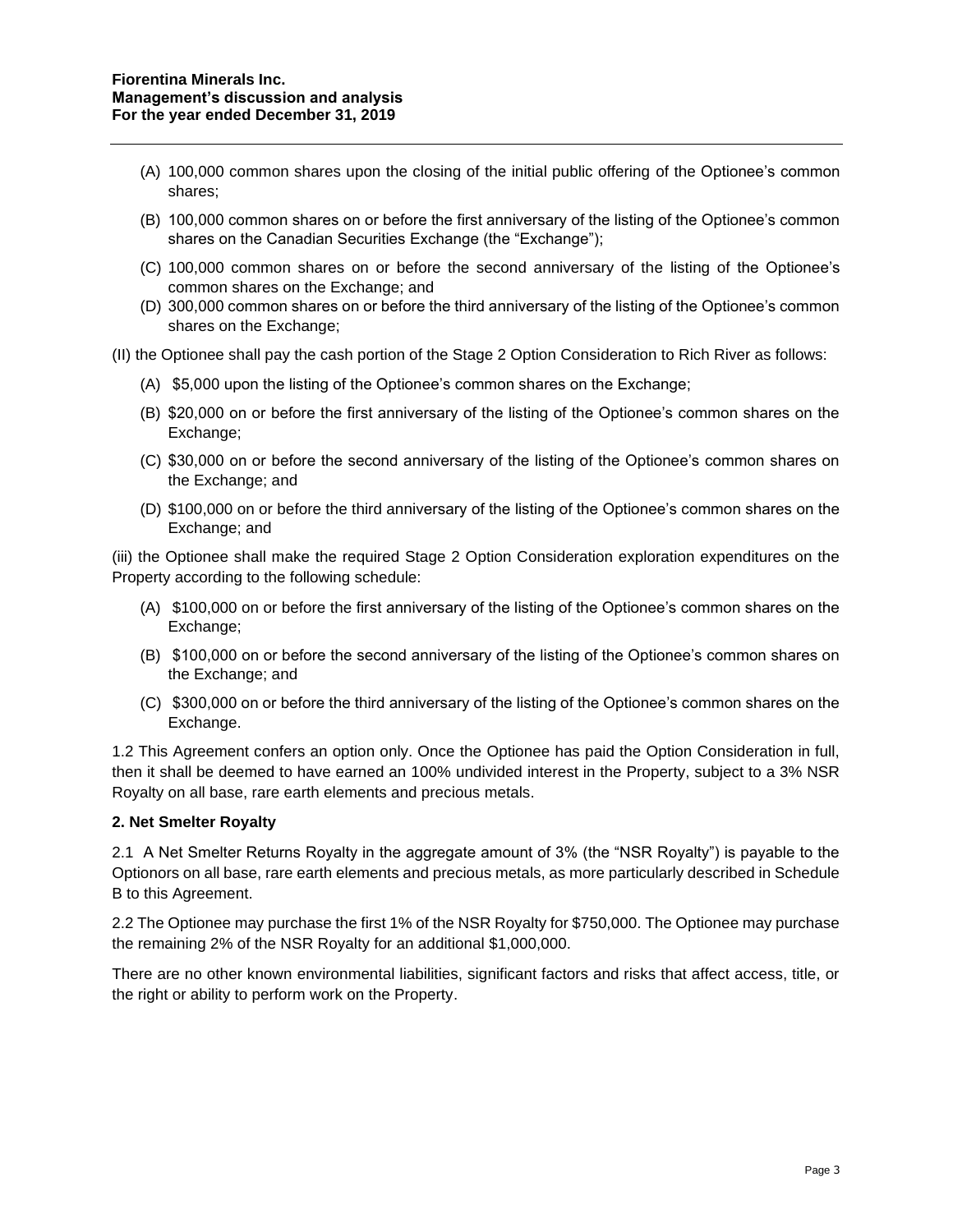|                                            | In the year ended | In the year ended |
|--------------------------------------------|-------------------|-------------------|
|                                            | December 31, 2019 | December 31, 2018 |
| Labour                                     | 45,450            | 45,450            |
| Equipment rental                           | 14.200            | 14,200            |
| Meals and accommodation                    | 10,080            | 10,080            |
| Office / Field disbursements and reporting | 5,277             | 5,277             |
| Assay charges                              | 3,987             | 3,987             |
| Fuel/Oil/Travel                            | 1,836             | 1,836             |
| Management fee                             | 5,658             | 5,658             |
|                                            | 86,488            | 86,488            |
| <b>Red Metal Ridge Option</b>              | 20,000            | 5,000             |
| Prepaid deposit                            | 30,000            |                   |

The value of the Company's exploration and evaluation asset is comprised of the following:

## **SELECTECTED ANNUAL INFORMATION**

| Financial year ended                  | December 31, 2019 | December 31, 2018 |
|---------------------------------------|-------------------|-------------------|
| Total revenues                        | \$ nil            | \$nil             |
| Net loss                              | \$(183, 633)      | \$(62,508)        |
| Per share:                            | \$0.02            | \$0.01            |
| Total assets                          | \$307,046         | \$156.577         |
| Total long-term financial liabilities | <b>Snil</b>       | \$nil             |

#### **SUMMARY OF QUARTERLY RESULTS**

Below is a summary of the Company's last six quarterly results, selected from financial statements prepared under International Financial Reporting Standards:

|               | Year ending December 31, 2019 |               | Year ended December 31, 2018 |               |               |               |               |               |
|---------------|-------------------------------|---------------|------------------------------|---------------|---------------|---------------|---------------|---------------|
|               | Quarter 4                     | Quarter 3     | Quarter 2                    | Quarter 1     | Quarter 4     | Quarter 3     | Quarter 2     | Quarter 1     |
| Net loss      | (69.462)                      | (55, 796)     | (12.202)                     | (46, 173)     | (20, 799)     | (13.044)      | (14, 380)     | (14, 285)     |
| Basic/diluted |                               |               |                              |               |               |               |               |               |
| loss per      | (0.01)/(0.00)                 | (0.01)/(0.00) | (0.00)/(0.00)                | (0.01)/(0.00) | (0.00)/(0.00) | (0.00)/(0.00) | (0.01)/(0.00) | (0.01)/(0.00) |
| share         |                               |               |                              |               |               |               |               |               |

#### **Financial Performance**

#### **Three months ended December 31, 2019**

Net loss in the three months ended December 31, 2019, was \$69,462 compared to \$20,799 in the same period in 2018.

General and administrative expenses for the three months ended December 31, 2019 were \$17,329 compared to \$5,766 for the same period in the prior year. Management fees paid to the former CEO were \$5,000 compared to \$3,000 for the same period in the prior year. Professional fees were \$73,289 compared to \$nil. Filing and listing fees of \$12,915 were incurred in the three months ended December 31, 2019, compared to \$nil in 2018. Share-based payments were \$6,978 for the three months ended December 31, 2019 compared to \$11,250 in 2018.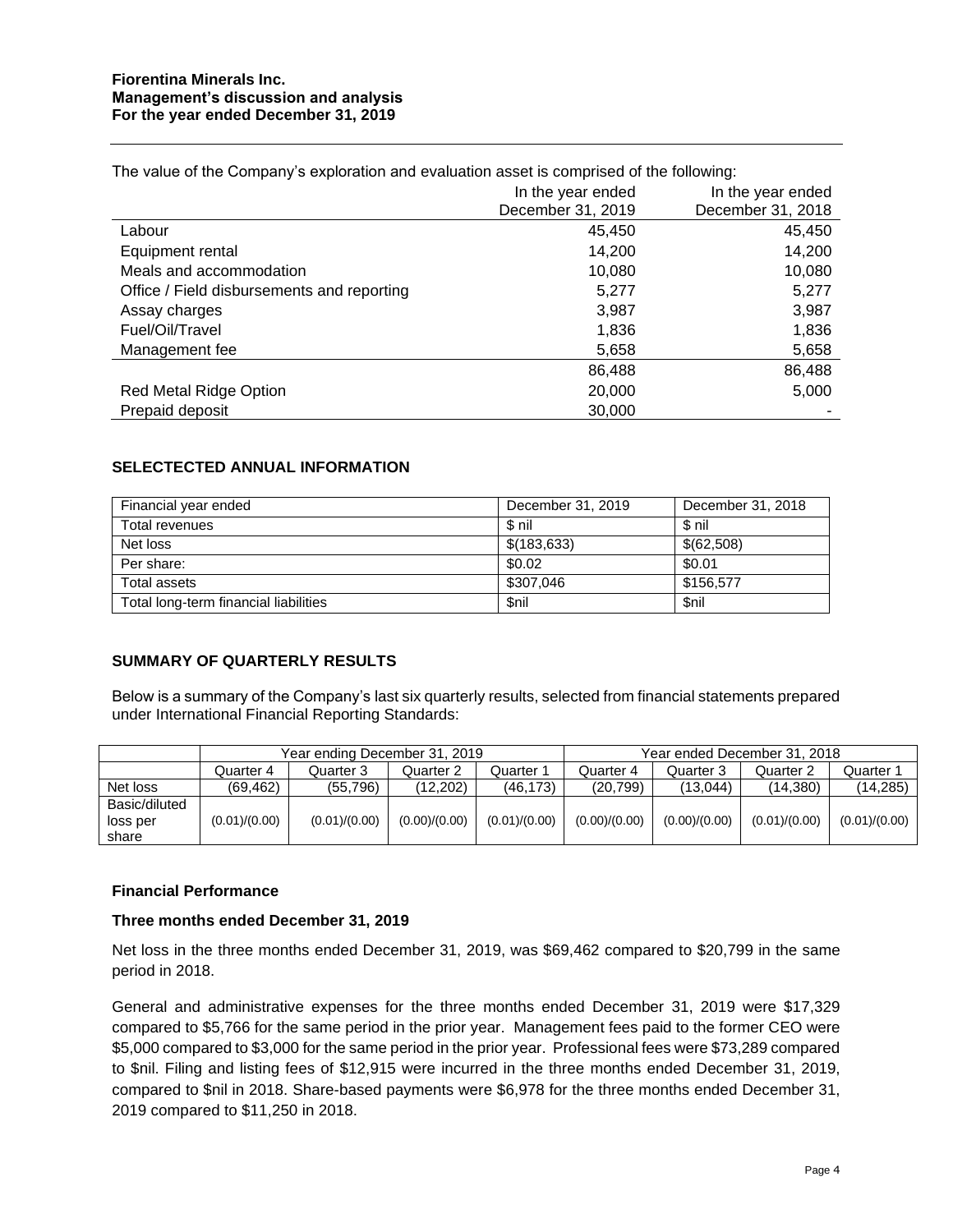A deposit for exploration costs of \$30,000 and mineral option cost of \$5,000 were recorded in the three months ended December 31, 2019.

### **Twelve months ended December 31, 2019**

Net loss in the year ended December 31, 2019 was \$183,633 compared to \$62,508 in 2018.

General and administrative expenses in 2019 were \$22,598 compared to \$14,258 in 2018. Professional fees amounted to \$83,104 as opposed to \$nil in the prior year. Management fees paid to the CEO were \$10,000 compared to \$28,000 in 2018. Rent expense was \$9,000, same as in the previous year. Filing and listing fees were \$21,435 compared to \$nil. Share-based payments were \$32,551 compared to \$11,250.

#### **Cash Flows**

Net cash used in operating activities in the year ended December 31, 2019 was \$152,380, compared to \$52,240 in 2018. Exploration assets were acquired in the amounts of \$35,000 and \$91,488 respectively. Shares were issued for cash in the amounts of \$313,807 in 2019 and \$207,750 in 2018.

## **Liquidity and Capital Resources**

Total shareholders' equity as of December 31, 2019 was \$301,718 (December 31, 2018 – \$156,493) as follows:

| Balance as of December 31, 2018 | S  | 156.493    |
|---------------------------------|----|------------|
| Share-based compensation        |    | 32.551     |
| Agent warrants issued           |    | 27,000     |
| Shares issued                   |    | 269.307    |
| Current period loss             |    | (183, 633) |
| Balance as of December 31, 2019 | ß. | 301,718    |

The Company ended the year with cash of \$162,950, an increase of \$126,427 from December 31, 2018.

Working capital was \$165,230 as of December 31, 2019 compared to \$37,505 at December 31, 2018.

The Company does not generate cash flows from operations and accordingly, the Company will need to raise additional funds through the issuance of shares. Although, the Company has been successful in raising funds in the past there can be no assurance that the Company will be able to raise sufficient funds in the future, in which case the Company may be unable to meet obligations in the normal course of business. These factors may cast significant doubt regarding the Company's ability to continue as a going concern. Should the Company be unable to discharge liabilities in the normal course of business, the net realizable value of the Company's assets may be materially less than amounts on the statement of financial position.

#### **Share capital**

During the year ended December 31, 2018, the Company had the following share capital transactions:

The Company issued 750,000 common shares at a price of \$0.005 per share for gross proceeds of \$3,750. The fair value of the 750,000 common shares was estimated to be \$15,000. Accordingly, the Company recorded share-based payments of \$11,250 and a corresponding increase to contributed surplus.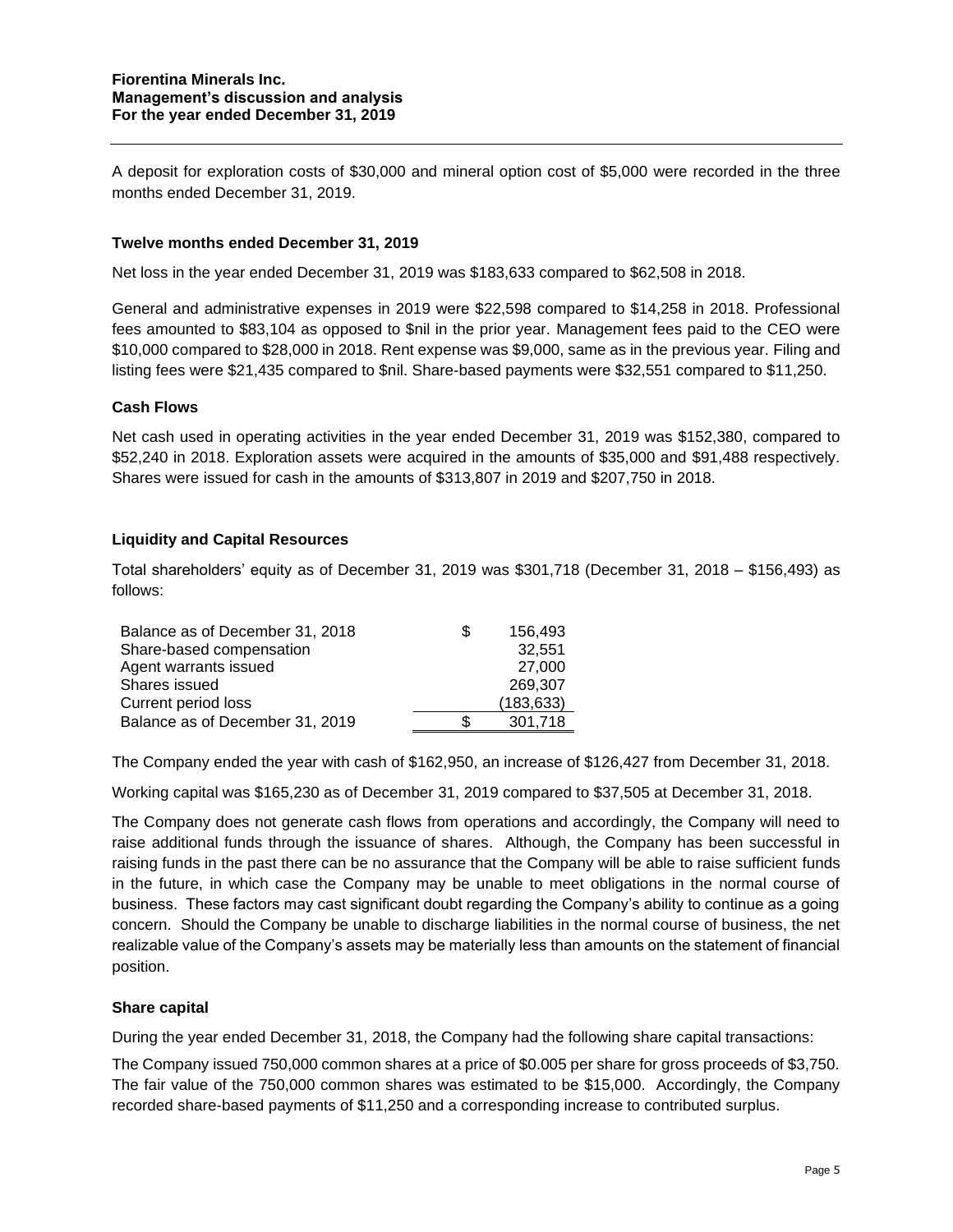The Company issued 3,825,000 flow-through units at a price of \$0.02 per unit for gross proceeds of \$76,500, which the Company was committed to spend in Qualifying Canadian Exploration Expenditures ("CEE"). None of the Qualifying CEE will be available to the Company for future deduction from taxable income. Each unit is comprised of one flow-through common share and one common share purchase warrant. Each purchase warrant entitles the holder to purchase one common share of the Company at \$0.05 for a period of 3 years.

The Company issued 3,000,000 units at a price between \$0.02 to \$0.05 per unit for gross proceeds of \$120,000 and 117,000 units with a fair value of \$5,850 as finder's fees. Each unit is comprised of one common share and one common share purchase warrant. Each purchase warrant entitles the holder to purchase one common share of the Company at \$0.05 for a period of 3 years.

During the year ended December 31, 2019, the Company had the following share capital transactions:

On October 18, 2019 the Company completed its initial public offering (the "IPO") of 4,006,000 common shares in its capital (each a "Share"), 506,000 of which were sold pursuant to an over-allotment option, at a price of \$0.10 per Share for gross proceeds of \$400,600. Share issue costs were recorded in the amount of \$114,293. The net proceeds from the IPO will be used for working capital and to carry out exploration of the Company's Consortium Project Mineral Property.

Leede Jones Gable Inc. acted as agent (the "Agent") for the IPO. The Agent received a cash commission equal to 10% of the gross proceeds of the IPO and a corporate finance fee of \$25,000. Additionally, the Company granted the Agent and its selling group compensation options entitling the holder to purchase in aggregate 400,600 Shares at a price of \$0.10 per Share, exercisable on or before October 18, 2021.The Shares were approved for listing on the Canadian Securities Exchange on October 16, 2019 and began trading on October 21, 2019 under the symbol "FLO".

Additionally, the Company issued 100,000 common shares at a price of \$0.10 per share with fair value of \$10,000 pursuant to the Consortium project.

## **Commitments and contingencies**

Company has no material or significant commitments or contingencies other than certain cash payments, common share issuances and exploration expenditures related to the Consortium project.

## **Related party transactions**

Related parties consist of companies owned by executive officers and directors. The Company enters into transactions with Matalia Investments Ltd. (a company owned by the CEO/director) for rent, management fees and membership dues. The Company pays accounting fees to Lotz CPA Inc., a company owned by the CFO/director.

Parties are considered to be related if one party has the ability, directly or indirectly, to control the other party or exercise significant influence over the other party in making financial and operating decisions. Related parties may be individuals or corporate entities. A transaction is considered to be a related party transaction when there is a transfer of resources or obligations between related parties.

The Company had incurred the following key management personnel cost from related parties: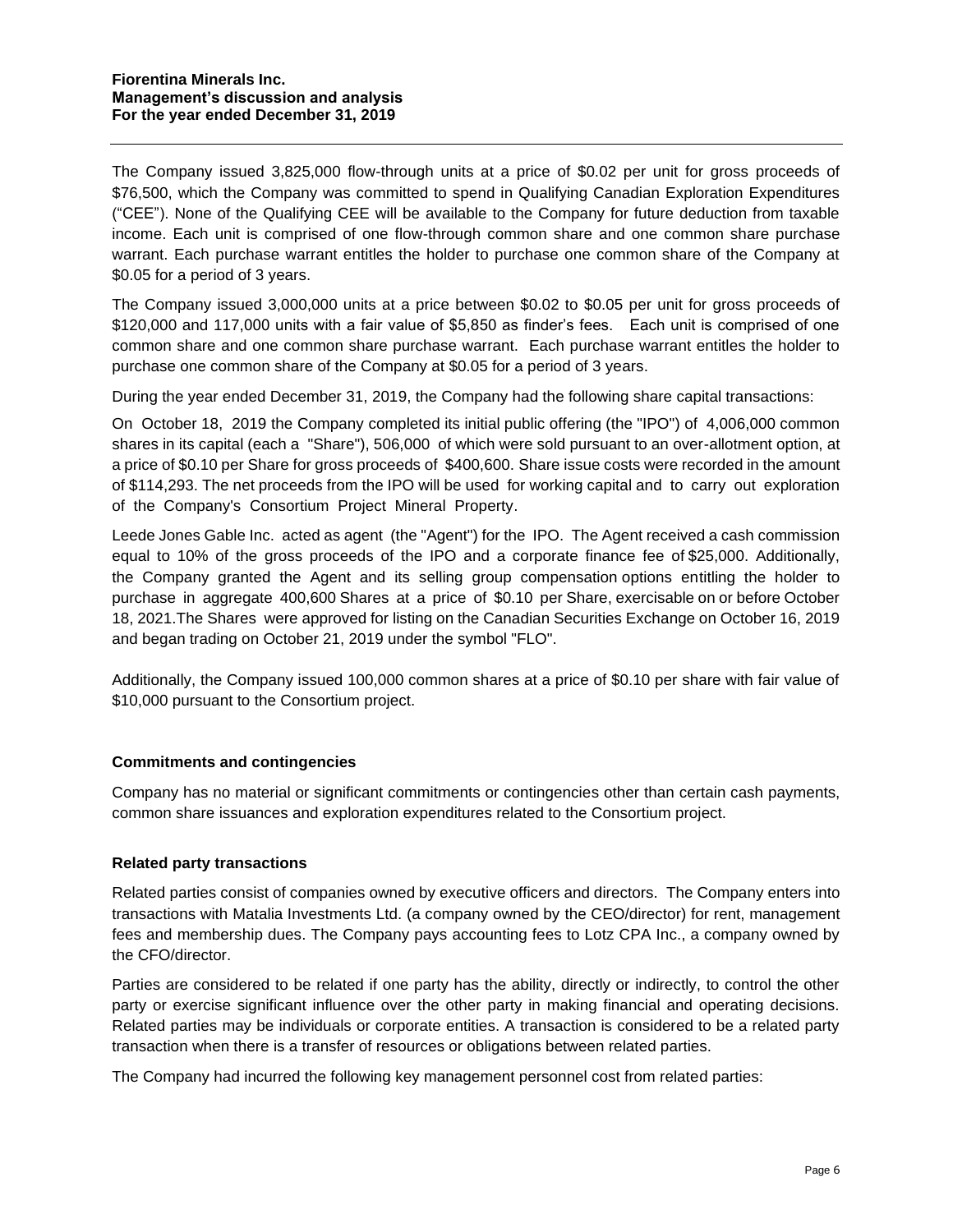|                      | 2019   | 2018   |
|----------------------|--------|--------|
|                      |        |        |
| Share-based payments | 32.551 | 11,250 |
| Management fees      | 10.000 | 28,000 |

Key management includes directors and key officers of the Company, including the Chief Executive Officer ("CEO") and Chief Financial Officer ("CFO"). During the year ended December 31, 2019, the Company issued 800,000 stock options with an estimated fair value of \$32,551 to directors of the Company. Accordingly, the Company recorded an amount of \$32,551 as share-based payments for the year.

During the year ended December 31, 2019, the Company paid management fees of \$10,000 (2018 - \$28,000) and rent of \$9,000 (2018 - \$9,000) to the CEO and President of the Company.

During the year ended December 31, 2019, the Company incurred \$51,317 (2018 - \$nil) in legal fees and \$34,000 (2018 - \$nil) in share issuance cost from a firm controlled by the family member of a director and officer identified as a key management personnel. In addition, accounts payable includes \$1,787 (2018 - \$nil) due to the firm.

### **Off balance sheet transactions**

The Company has no off-balance-sheet transactions.

### **Proposed transactions**

The Company has no proposed transactions to report.

#### **Critical accounting estimates**

Please refer the December 31, 2019 audited financial statements on [www.sedar.com](http://www.sedar.com/) for critical accounting estimates.

## **CHANGES IN ACCOUNTING POLICIES**

The Company adopted the following new standards effective January 1, 2019:

#### IFRS 16 – Leases

IFRS 16 replaces IAS 17, "Leases" and the related interpretative guidance. IFRS 16 applies a control model to the identification of leases, distinguishing between a lease and a service contract on the basis of whether the customer controls the asset being leased. For those assets determined to meet the definition of a lease, IFRS 16 introduces significant changes to the accounting by lessees, introducing a single, on-balance sheet accounting model that is similar to current finance lease accounting, with limited exceptions for short-term leases or leases of low value assets. Lessor accounting is not substantially changed. The standard is effective for periods beginning on or after January 1, 2019, with early adoption permitted for entities that have adopted IFRS 15, "Revenue from Contracts with Customers".

The adoption of IFRS 16 did not have a material impact on the Company's future results and financial position.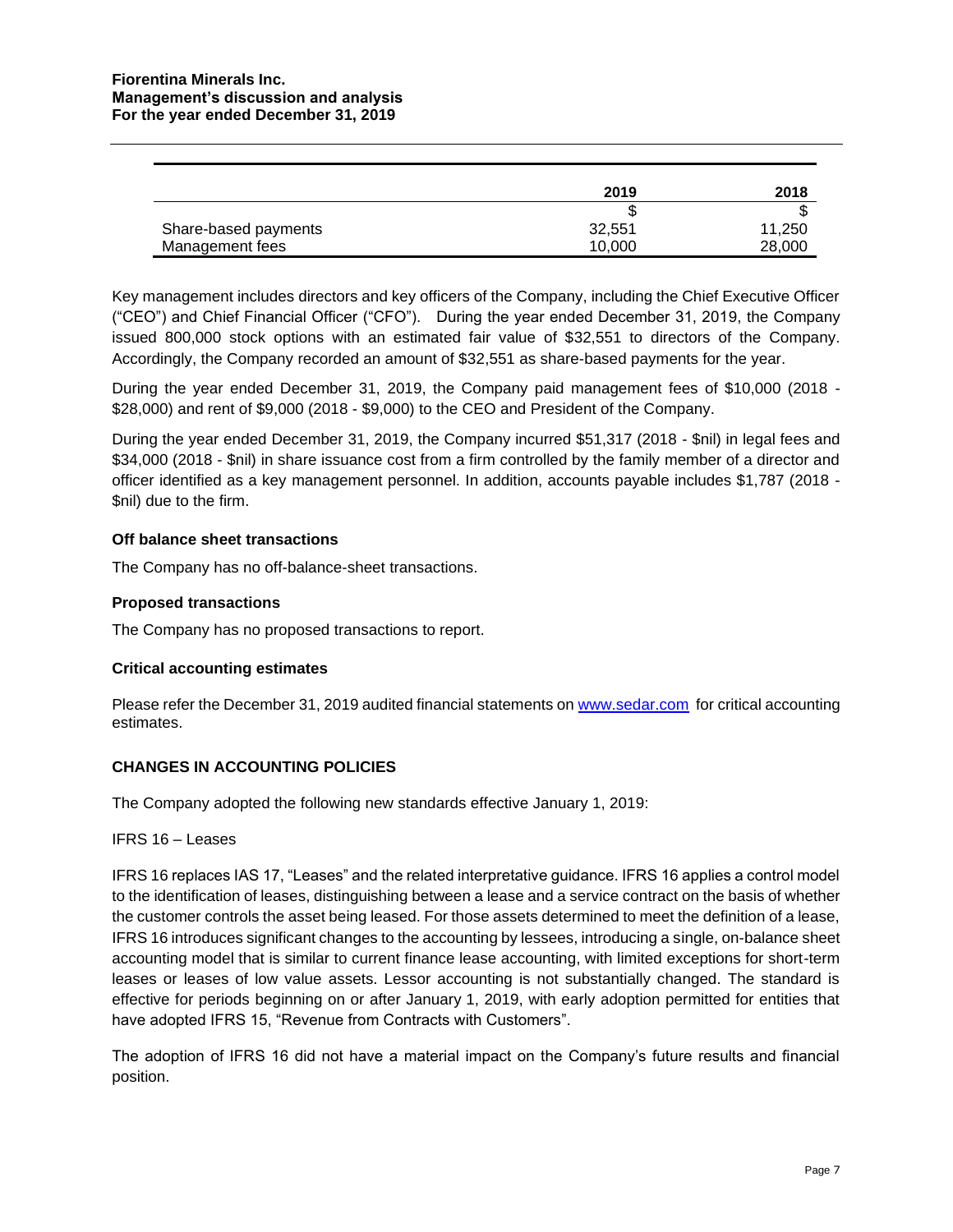### IFRIC 23 – Uncertainty over Income Tax Treatments

IFRIC 23 provides guidance on the accounting for current and deferred tax liabilities and assets in circumstances in which there is uncertainty over income tax treatments. The Interpretation is applicable for annual periods beginning on or after January 1, 2019. Earlier application is permitted. The Interpretation requires: (a) an entity to contemplate whether uncertain tax treatments should be considered separately, or together as a group, based on which approach provides better predictions of the resolution; (b) an entity to determine if it is probable that the tax authorities will accept the uncertain tax treatment; and (c) if it is not probable that the uncertain tax treatment will be accepted, measure the tax uncertainty based on the most likely amount or expected value, depending on whichever method better predicts the resolution of the uncertainty.

The adoption of IFRIC 23 did not have a material effect on the Company's future results and financial position.

#### **FINANCIAL INSTRUMENTS**

International Financial Reporting Standards 7, *Financial Instruments: Disclosures*, establishes a fair value hierarchy that reflects the significance of the inputs used in making the measurements. The fair value hierarchy has the following levels:

Level 1 - quoted prices (unadjusted) in active markets for identical assets or liabilities;

Level 2 - inputs other than quoted prices included in Level 1 that are observable for the asset or liability, either directly (i.e. as prices) or indirectly (i.e. derived from prices); and

Level 3 - inputs for the asset or liability that are not based on observable market data (unobservable inputs).

#### Fair Value of Financial Instruments

The Company's financial assets include cash and are classified as Level 1. The carrying value of these instruments approximates their fair values due to the relatively short periods of maturity of these instruments.

Assets measured at fair value on a recurring basis were presented on the Company's statements of financial position as at December 31, 2019 are as follows:

|      | Fair Value Measurements Using                                                          |                                                           |                                                    |         |
|------|----------------------------------------------------------------------------------------|-----------------------------------------------------------|----------------------------------------------------|---------|
|      | Quoted Prices in<br><b>Active Markets</b><br>For Identical<br>Instruments<br>(Level 1) | Significant<br>Other<br>Observable<br>Inputs<br>(Level 2) | Significant<br>Unobservable<br>Inputs<br>(Level 3) | Total   |
|      | \$                                                                                     | \$                                                        | \$                                                 | \$      |
| Cash | 162,950                                                                                | $\,$                                                      |                                                    | 162.950 |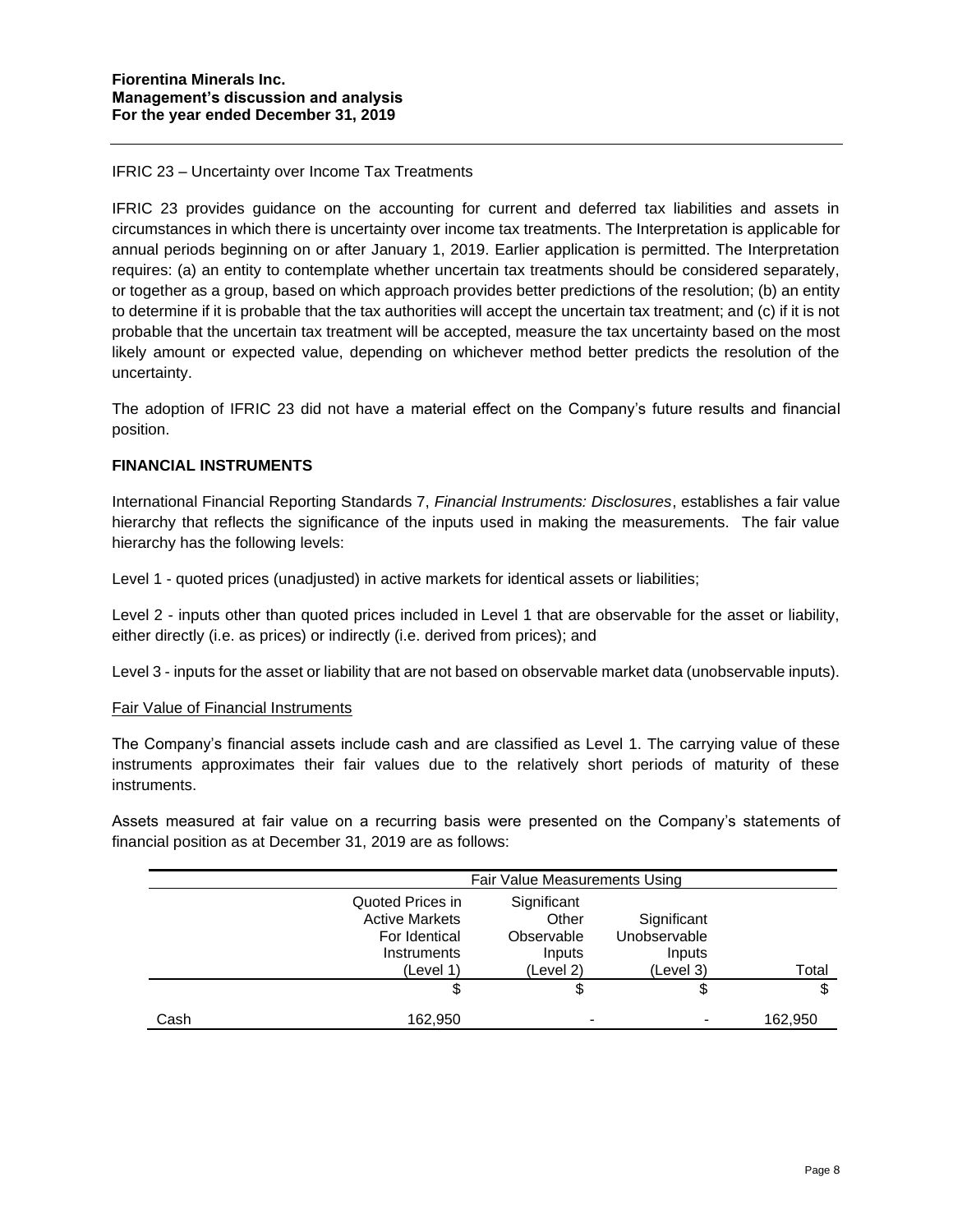### *Fair value*

The fair value of the Company's financial instruments approximates their carrying value as at December 31, 2019 because of the demand nature or short‐term maturity of these instruments.

#### *Financial risk management objectives and policies*

The Company's financial instruments include cash and accounts payable. The risks associated with these financial instruments and the policies on how to mitigate these risks are set out below. Management manages and monitors these exposures to ensure appropriate measures are implemented on a timely and effective manner.

#### (i) *Currency risk*

The Company's expenses are denominated in Canadian dollars. The Company's corporate office is based in Canada and current exposure to exchange rate fluctuations is minimal.

The Company does not have any significant foreign currency denominated monetary liabilities. The principal business of the Company is the identification and evaluation of assets or a business and once identified or evaluated, to negotiate an acquisition or participation in a business subject to receipt of shareholder approval and acceptance by regulatory authorities.

#### (ii) *Interest rate risk*

The Company is exposed to interest rate risk on the variable rate of interest earned on bank deposits. The fair value interest rate risk on bank deposits is insignificant as the deposits are short-term.

The Company has not entered into any derivative instruments to manage interest rate fluctuations.

#### (iii) *Credit risk*

Credit risk is the risk of loss associated with the counterparty's inability to fulfill its payment obligations. Financial instruments that potentially subject the Company to concentrations of credit risks consist principally of cash. To minimize the credit risk the Company places these instruments with a high quality financial institution.

#### (iv) *Liquidity risk*

In the management of liquidity risk of the Company, the Company maintains a balance between continuity of funding and the flexibility through the use of borrowings. Management closely monitors the liquidity position and expects to have adequate sources of funding to finance the Company's projects and operations.

#### **Dilution**

The Company does not generate any revenues from production and may not have sufficient financial resources to undertake by itself all of its planned exploration programs. The Company has limited financial resources and has financed its operations primarily through the sale of common shares. The Company assesses various options for financing; however, the Company may need to continue its reliance on the sale of securities for future financing, resulting in potential dilution to the Company's existing shareholders. The amount of additional funds required will depend largely on the success of the Company's exploration programs.

Further exploration programs will depend on the Company's ability to obtain additional financing which may not be available under favorable terms, if at all. If adequate financing is not available, the Company may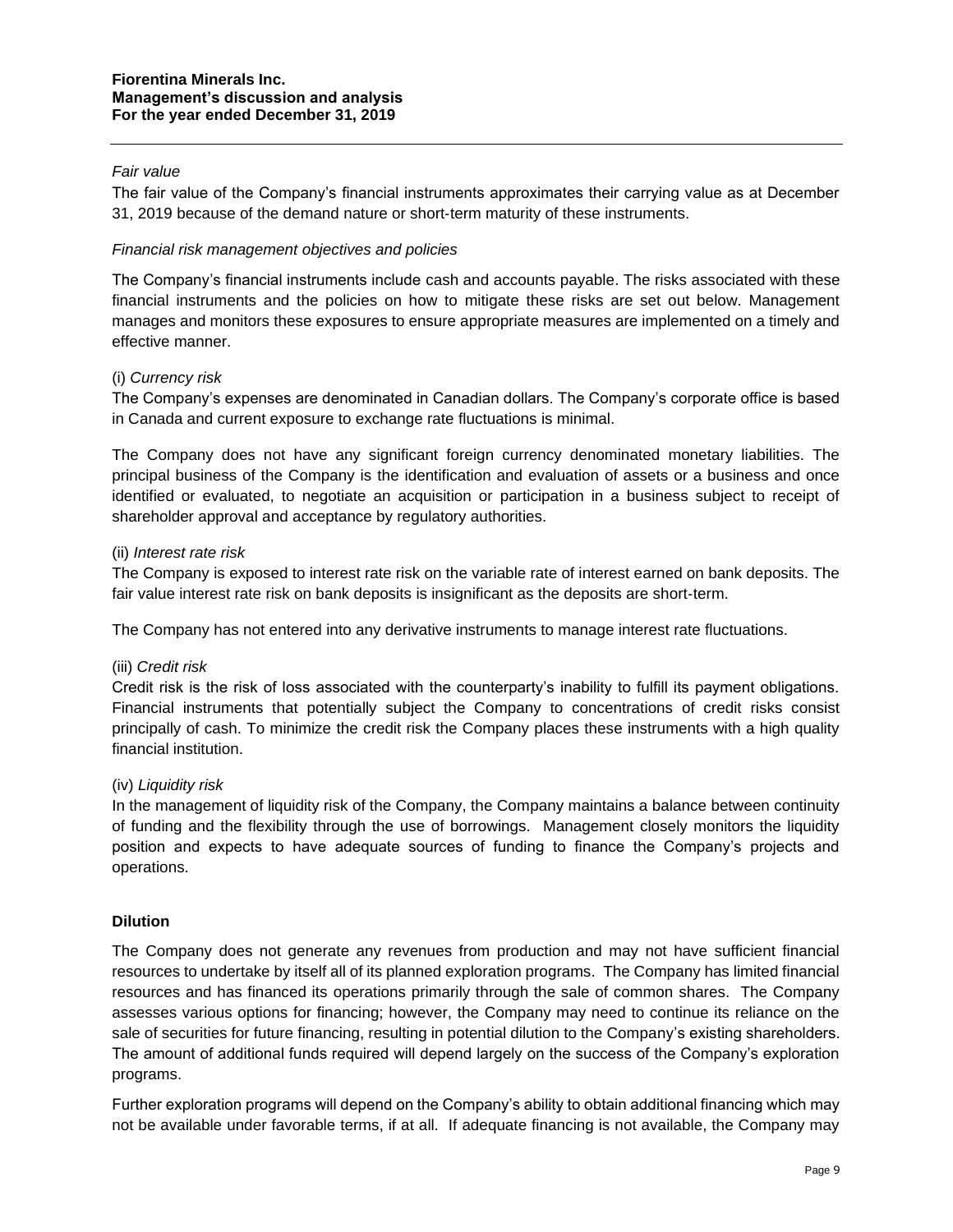not be able to commence or continue with its exploration and development programs or to meet minimum expenditure requirements to prevent the full or partial loss of its mineral properties.

#### **No Known Mineral Reserves**

The Company's mineral properties are in the exploration stage and it is without known mineral reserves. Although the Company may discover mineral reserves through its exploration programs, commercial production may not be warranted due to insufficient quantities or unfavourable economic conditions.

In the event a mineral reserve is discovered, substantial expenditures are required to develop the mineral reserve for production including facilities for mining, processing, infrastructure and transportation. The marketability of any minerals discovered may be affected by numerous factors which are beyond the Company's control and which cannot be accurately predicted, such as global economic conditions, mineral markets and mineral pricing, global smelting and refining availability, and such other factors as government regulations, including regulations relating to royalties, allowable production, importing and exporting of minerals, and environmental protection. Depending on the price of minerals produced, the Company may determine that it is not warranted to commence or continue commercial production.

## **Key Personnel**

The Company is dependent on a relatively small number of key personnel, the loss of any of whom could have an adverse effect on the operations of the Company. The Company's success is dependent to a great degree on its ability to attract and retain qualified management personnel. The loss of such key personnel, through incapacity or otherwise, may require the Company to seek and retain other qualified personnel and could compromise the pace and success of its exploration activities. The Company does not maintain key person insurance in the event of a loss of any such key personnel. Also, certain management personnel of the Company are officers and/or directors of other publicly-traded companies and may devote only part of their time to the Company.

Additionally, the Company has relied on and is expected to continue relying upon consultants and others for exploration and development expertise.

#### **Industry Operating Hazards and Risks**

Mineral exploration and development involve many risks, including location of commercially productive mineral resources or reserves, which may not occur even with a combination of experience, knowledge and careful evaluation. The operations in which the Company has a direct or indirect interest may be subject to some or all of the hazards and risks normally incidental to resource companies, any of which could result in work stoppages. Fires, power outages, labour disruptions, flooding, explosions, cave-ins, landslides social disruptions, and the inability to obtain suitable or adequate machinery, equipment or labour are some of the industry operating risks involved in the development and operation of mines and the conduct of exploration programs. Other risks include injury or loss of life, severe damage to or destruction of property, clean-up responsibilities, regulatory investigation and penalties and suspension of operations. The occurrence of any of these operating risks and hazards may have an adverse effect on the Company's financial condition and operations and may incur legal liability.

Although the Company will, when appropriate, secure liability insurance in an amount which it considers appropriate, the nature of these risks is such that liabilities might exceed policy limits, the liability and hazards might not be insurable, or the Company might elect not to insure itself against such liabilities due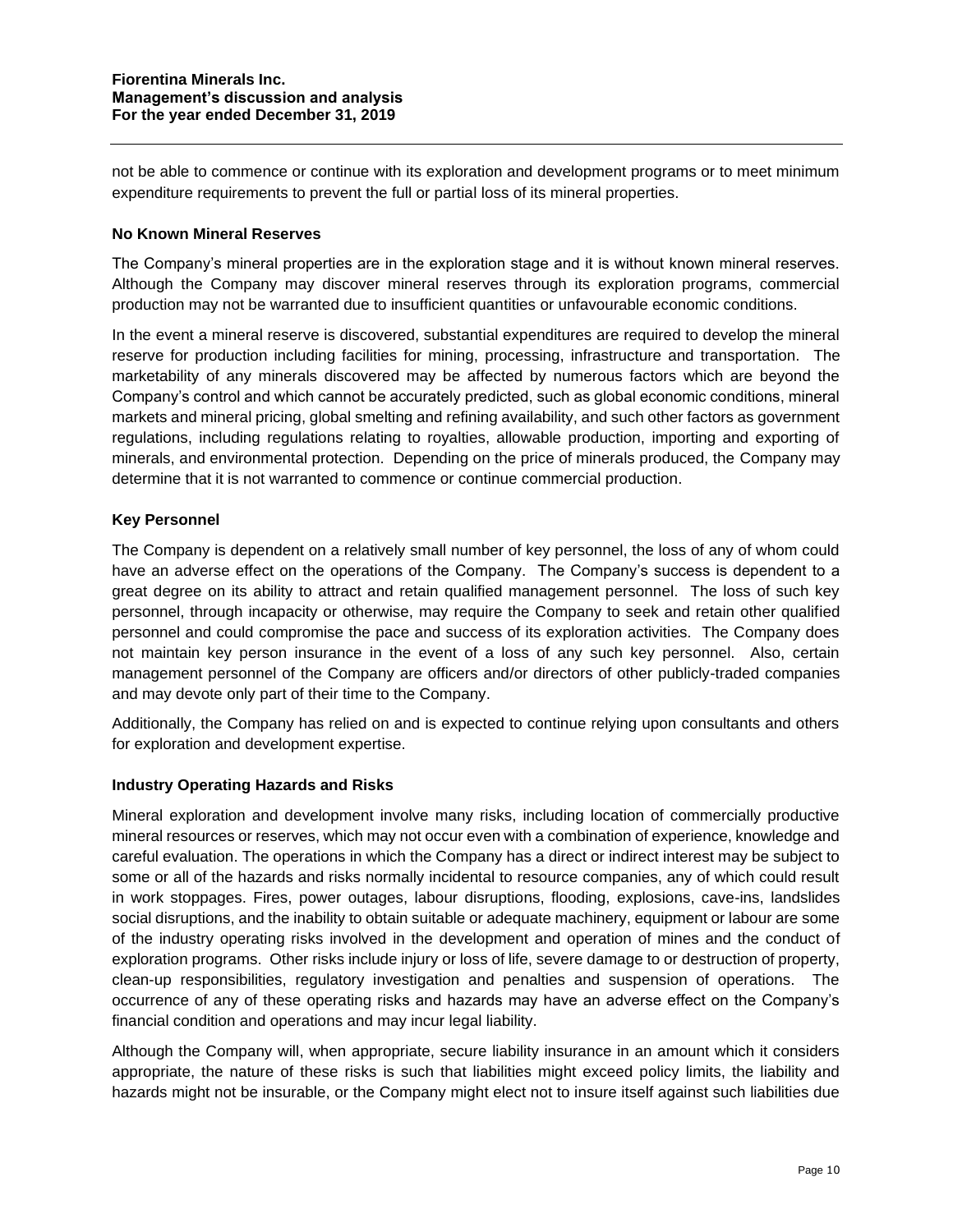to high premium costs or other reasons, in which event the Company could incur significant costs that may have a material adverse effect upon its financial condition and operations.

### **Government Regulations and Political Climate**

Mineral exploration on the Company's properties are affected to varying degrees by: (i) government regulations relating to such matters as environmental protection, health, safety and labour; (ii) mining law reform; (iii) tax laws (iv) restrictions on production, price controls, and tax increases; (v) maintenance of claims; (vi) tenure; and (vii) expropriation of property through nationalization, requisition or confiscation. Any mineral exploration activities conducted by the Company, including commencement of production, require permits from governmental authorities and such operations are and will be governed by laws and regulations governing prospecting, mining, production, exports, taxes, labour standards, occupational health, waste disposal, toxic substances, land use, environmental protection, mine safety and other matters.

Companies engaged in the development and operation of mines and related facilities generally experience increased costs, and delays in development and/or production and other schedules as a result of the need to comply with applicable laws, regulations and permits. All permits required for the conduct of exploration, development and mining operations, including the construction of mining facilities, may not be obtainable by the Company on reasonable terms, which would have an adverse effect on any mining project the Company might undertake. Additionally, failure to comply with applicable laws, regulations and permitting requirements may result in enforcement actions thereunder, including orders issued by regulatory or judicial authorities causing operations to cease or be curtailed, and may include corrective measures requiring capital expenditures, installation of additional equipment, or remedial actions. Parties engaged in mining exploration, development or operations may be required to compensate those suffering loss or damage by reason of the mining activities and may have civil or criminal fines or penalties imposed for violations of applicable laws or regulations.

To the best of the Company's knowledge, the Company is and will continue to operate in compliance with applicable legal and environmental regulations and social requirements. However, amendments to current governmental laws and regulations affecting mining companies, or the more stringent application thereof, or shifts in political conditions or attitudes could adversely affect the Company's operations including the potential to curtail or cease exploration programs or to preclude entirely the economic viability of a mineral property. The extent of future changes to governmental laws and regulations cannot be predicted or quantified, but it should be assumed that such laws and regulations will become more stringent in the future. Generally, new laws and regulations will result in increased compliance costs, including costs and time and effort for obtaining permits, and increased delays or fines resulting from loss of permits or failure to comply with the new requirements.

## **DISCLOSURES**

#### *Additional Information as specified by National Instrument 51-102*

Additional information, including the Company's most recent Annual Information Form, is available on SEDAR at [http://www.sedar.com](http://www.sedar.com/)

## *Venture Issuer Without Significant Revenue*

This MD&A supports information disclosed in the Company's financial statements. More information regarding the Company's mineral right interests can be found under Note 4 of the Company's financial statements for the current reporting period.